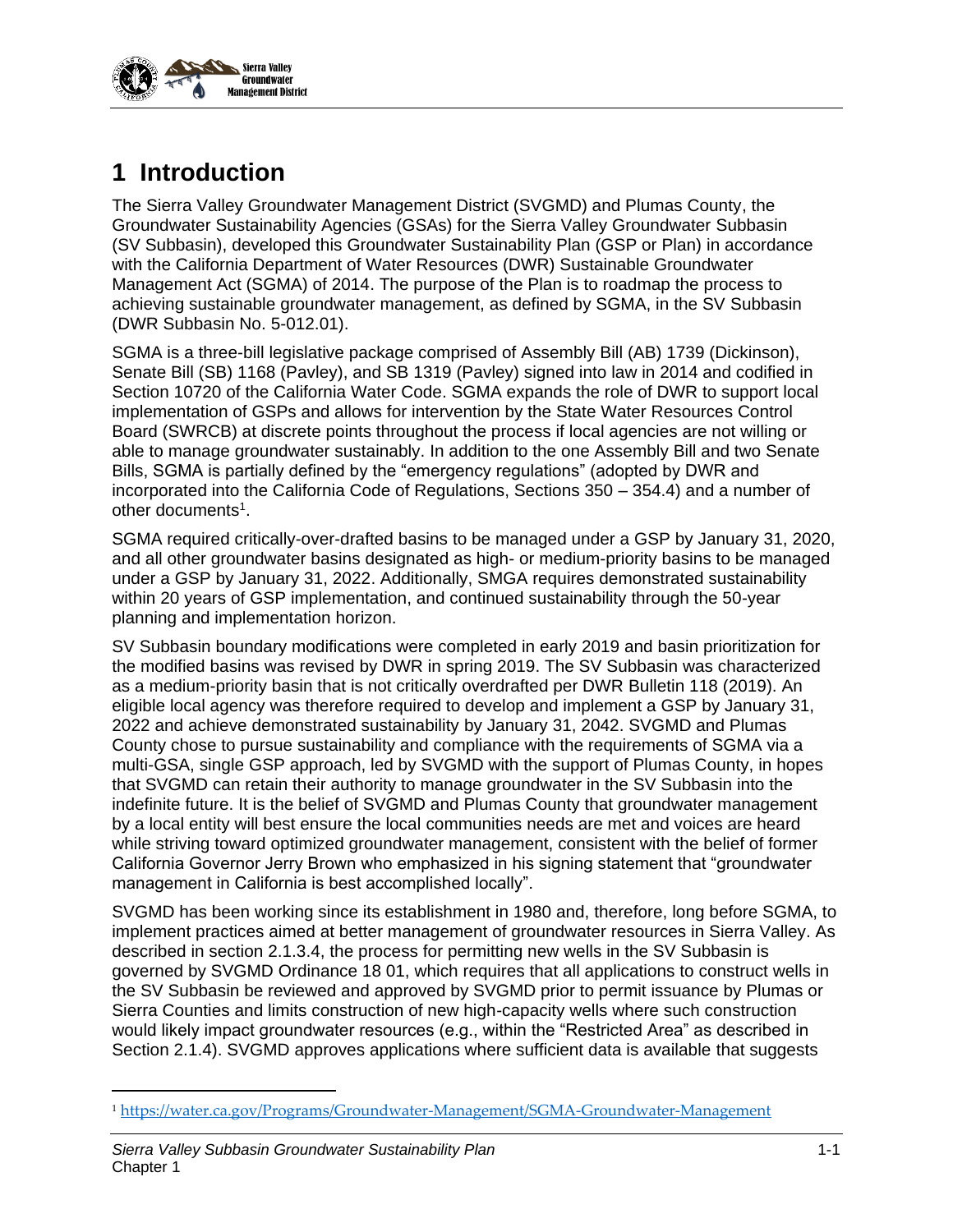

construction and use of the proposed well will not adversely impact sustainability of groundwater resources.

Furthermore, the District began monitoring groundwater extraction from agricultural wells in 1989 thus providing a robust data set helpful to characterize groundwater use and levels throughout Sierra Valley. This unique dataset has been critical for the development of the sustainable management criteria during GSP development.

The SVGMD acknowledges the importance of protecting all beneficial users and uses of groundwater and recognizes that the first priority is to work toward stabilizing groundwater levels. Project and management actions will be considered and implemented, as needed, keeping this priority in mind. The GSAs believe that stabilizing groundwater levels is the critical first step toward achieving the sustainability of the basin.

To facilitate such sustainable groundwater management, this Plan provides:

- Agency information and management structure (Chapter 1);
- All pertinent background information (Chapter 2) including description of the Plan Area and SV Subbasin setting, historical conditions, and current conditions;
- Modeled water budget information (Section 2.2.3.) including the estimated sustainable yield and discussion on how the value may change over time as a result of changes in climate;
- Sustainable management criteria (Chapter 3) that will serve as the basis for evaluation of the sustainability of groundwater management in the SV Subbasin and the efficacy of this Plan;
- Assessment of the sustainability of the existing condition (Section 3.3) based on the sustainable indicators defined in SGMA and analysis of data collected over the past several decades, building upon the historic and existing conditions information provided in Section 2.2.2;
- Description of the existing monitoring network and protocol (Section 3.4), assessment of the existing network and protocol with respect to its ability to generate the data necessary to sufficiently evaluate the sustainability of groundwater management in the SV Subbasin, and planned improvements;
- Existing and potential projects and management actions that the GSAs are considering to achieve sustainability, i.e., meet the sustainable management criteria (Chapter 4); and
- GSP implementation information (Chapter 5) including estimated cost, implementation schedule, annual reporting protocol, and periodic evaluation protocol for evaluating the Plan's efficacy and amending the Plan as needed to achieve sustainability.

## **1.1 Purpose of the Groundwater Sustainability Plan (GSP or Plan)**

The purpose of this Plan is to ensure that "sustainable groundwater management" in the SV Subbasin is achieved by the SVGMD by 2042 and maintained at least until 2072. Sustainable groundwater management is the management and use of groundwater in a manner that can be maintained during the planning and implementation horizon without causing "undesirable results." Undesirable results are defined by SGMA as one or more of the following effects caused by groundwater conditions occurring throughout a groundwater basin: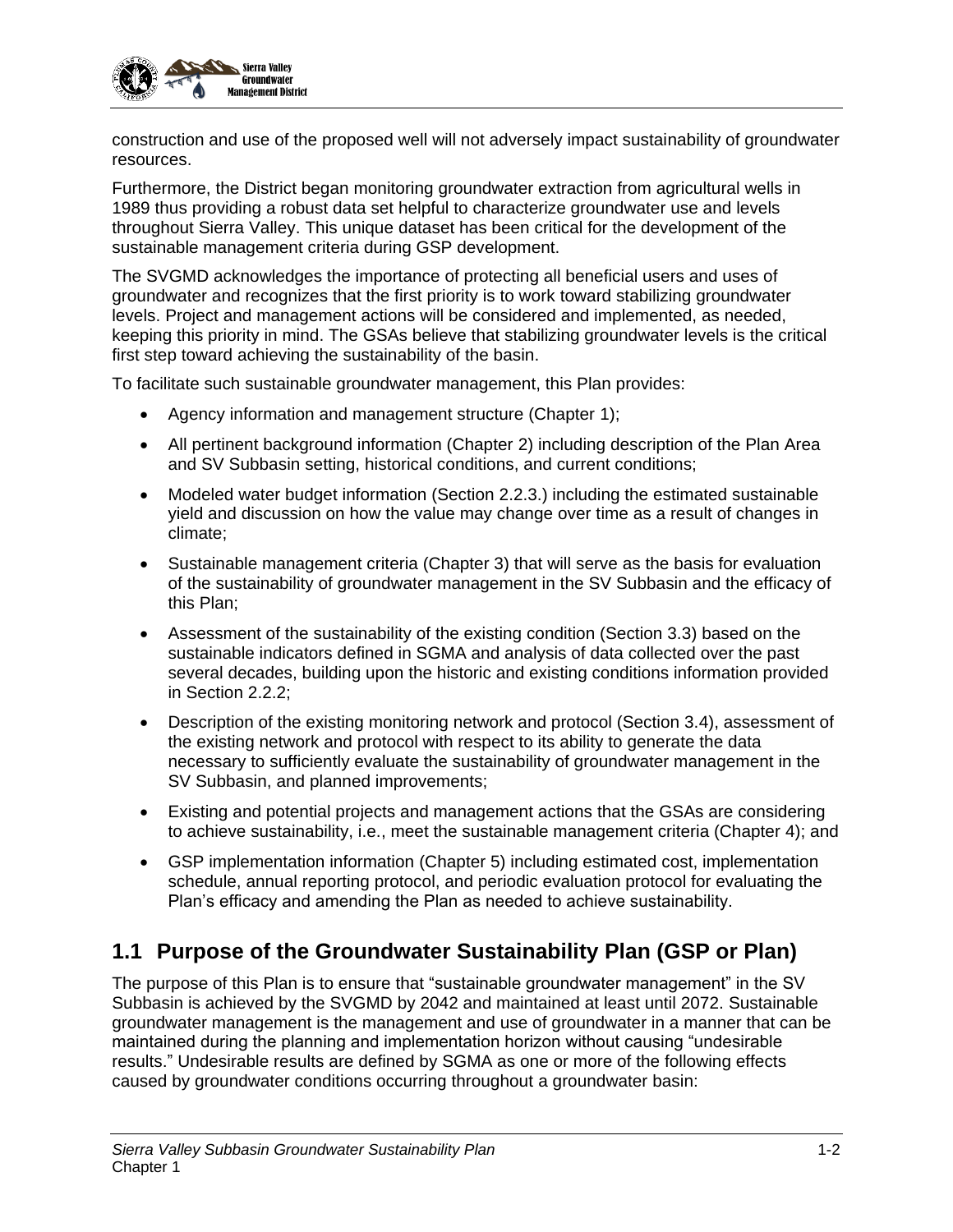

- (a) Chronic lowering of groundwater levels indicating a significant and unreasonable depletion of supply if continued over the planning and implementation horizon. Overdraft during a period of drought is not sufficient to establish a chronic lowering of groundwater levels if extractions and groundwater recharge are managed as necessary to ensure that reductions in groundwater levels or storage during a period of drought are offset by increases in groundwater levels or storage during other periods.
- (b) Significant and unreasonable reduction of groundwater storage.
- (c) Significant and unreasonable seawater intrusion (*not applicable to Sierra Valley*).
- (d) Significant and unreasonable degraded water quality, including the migration of contaminant plumes that impair water supplies.
- (e) Significant and unreasonable land subsidence that substantially interferes with surface land uses.
- (f) Depletion of interconnected surface water that has significant and unreasonable adverse impacts on beneficial uses of the surface water.

To complete a specific local definition of undesirable results for each of the sustainability indicators, the SV Subbasin GSAs engaged stakeholders to develop a description of what would be considered "significant and unreasonable" impacts associated with each of the five pertinent undesirable results categories in the SV Subbasin. This requirement of the Plan is set forth in SGMA.

The purpose of this Plan, as implemented by the GSAs, is as follows:

- to facilitate groundwater management in the SV Subbasin with the objective of reducing and/or eliminating impacts associated with groundwater level declines, groundwater storage reductions, water quality degradation, land subsidence, and surface water depletions that result from groundwater extraction and are locally considered to be significant and unreasonable, and
- to prevent to the extent practicable any such impacts from occurring by 2042 and thereafter until at least 2072.

This purpose serves as the basis of the intention of the sustainability goal described in the following section.

## **1.2 Sustainability Goal**

As required by SGMA, the sustainability goal for the Basin was created through input from all the stakeholders who participated in the GSP planning effort. The goal fulfills the regulations put forward by the DWR to develop a sustainability goal that "…culminates in the absence of undesirable results within 20 years..." (23 CCR § 354.24).

The GSAs strive for equal access to groundwater for all current and future members of the Basin and that the water will be put to beneficial uses while being able to sustainably meet demand and avoid any undesirable results.

The overarching sustainability goal for groundwater management in the Sierra Valley Subbasin is: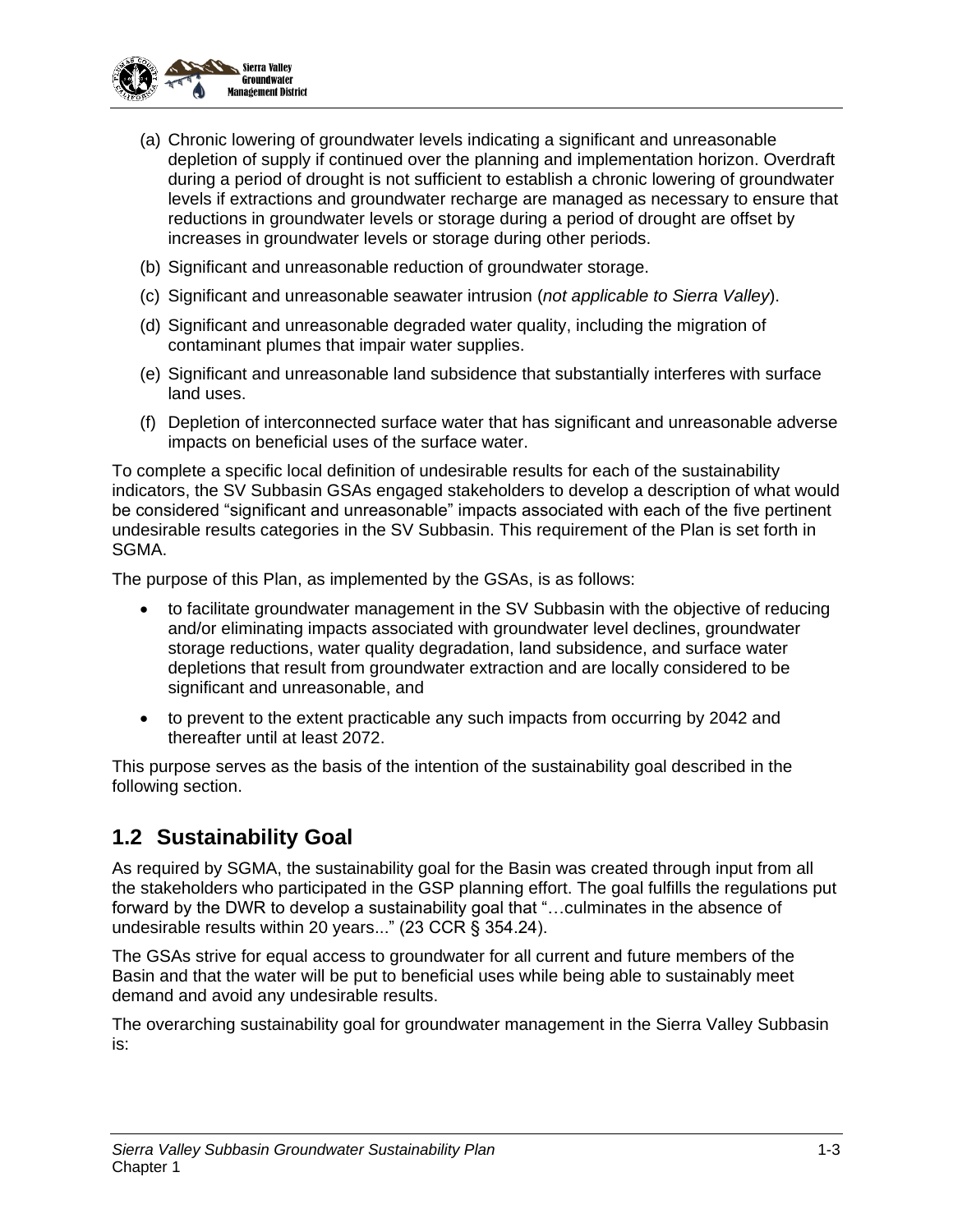

#### **To manage groundwater resources in a manner that best supports the long-term health of the people, the environment, and the economy of Sierra Valley into the future by avoiding significant and unreasonable impacts to environmental, domestic, agricultural, and industrial beneficial uses and users of groundwater.**

The purpose of this goal is to avoid significant and unreasonable impacts to the environmental, agricultural, domestic, industrial, and community beneficial uses and users of groundwater in Sierra Valley. Progress toward the goal will be cumulatively quantified by the Sustainable Management Criteria discussed in Chapter 3.

Community input from the Technical Advisory Committee (TAC) indicated that priorities for Sierra Valley include:

- Maintaining viable agriculture and the quiet, rural nature of the valley;
- Maintaining and enhancing the habitat for wildlife, including migratory and local bird populations;
- Preventing drying out of wetlands, streams, and braided channels;
- Preventing water quality degradation;
- Preventing impacts to domestic well users that would require drilling deeper wells;
- Reducing or preventing new development, including industrial farming, airport expansion, and housing developments;
- Preventing subsidence; and
- Managing the Subbasin to mitigate impacts of drought and to differentiate between drought conditions and other actions that cause undesirable results.

To address these priorities, the sustainability goal incorporates managing groundwater conditions for each of the applicable sustainability indicators in the Subbasin so that:

- Groundwater elevations and groundwater storage do not significantly decline below their historically measured range (i.e., January 2015 levels), thereby protecting the existing well infrastructure from impacts, protecting groundwater-dependent ecosystems, and avoiding significant streamflow depletion due to groundwater pumping.
- Groundwater quality is suitable for beneficial uses in the SV Subbasin and is not significantly or unreasonably degraded.
- Significant and unreasonable land subsidence is prevented in the SV Subbasin. Infrastructure (e.g., roads, foundations, water conveyances, and well casings) and agriculture production in the SV Subbasin remain safe from land subsidence.
- Significant and undesirable depletions of interconnected surface water (ISW) due to groundwater pumping are avoided by maintaining hydraulic gradients near ISW and through projects and management actions that bolster groundwater levels.
- The GSA groundwater management is effectively integrated with other watershed and land use planning activities through collaborations and partnerships with local, state, and federal agencies, private landowners, and other organizations, to achieve the broader "watershed goal" of adequate groundwater recharge and sufficient surface water flows to sustain healthy ecosystem functions.

The Sustainability Goal will be achieved by quantifying and minimizing potential impacts to domestic, residential, agricultural, industrial, and environmental beneficial users. Scientifically informed Sustainable Management Criteria will continue to be developed around these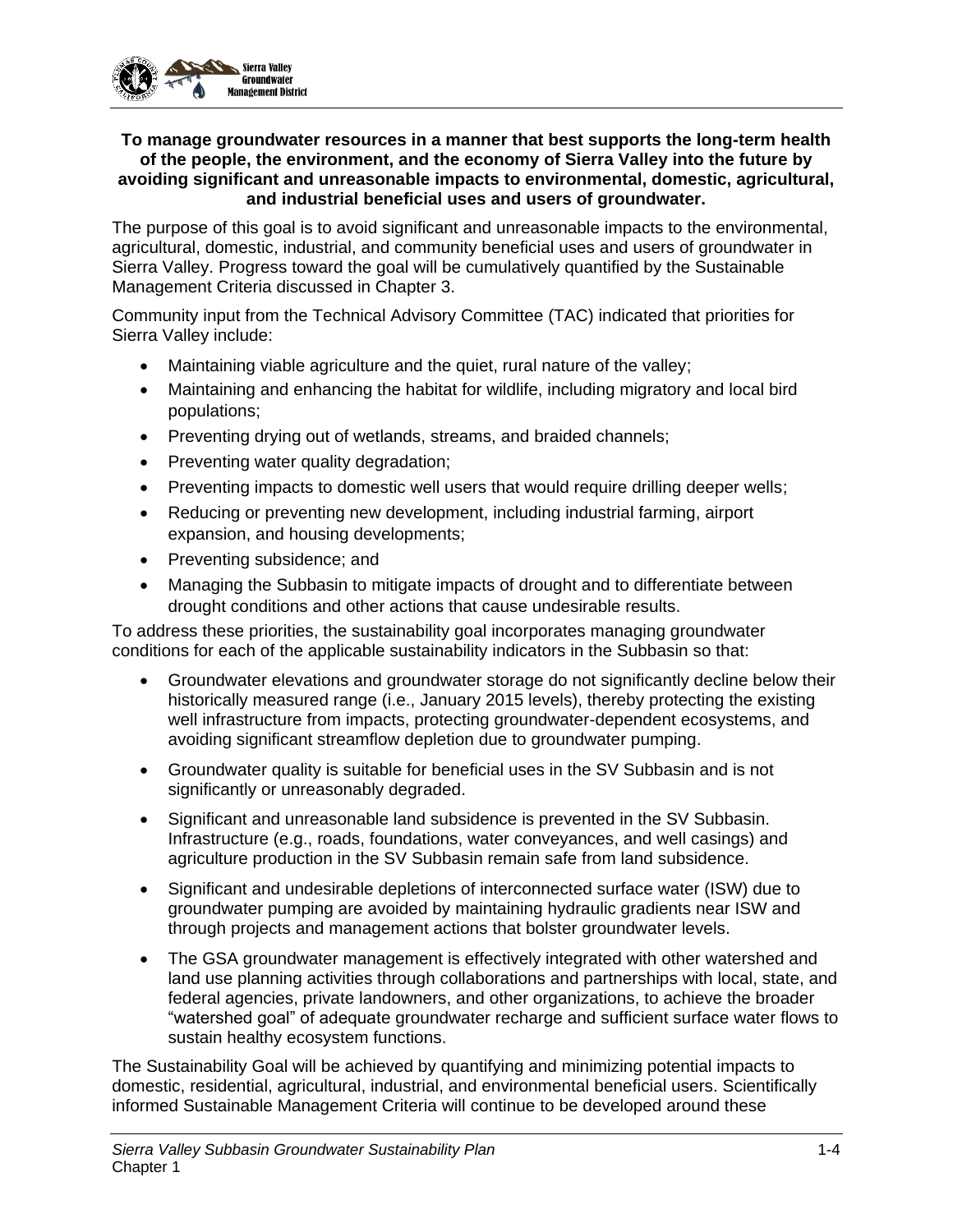

assessments that avoid significant and unreasonable impacts to beneficial uses and users of groundwater. Finally, the GSAs will implement projects and management actions, monitor Sustainable Management Criteria, and iteratively refine the GSP so that the Sustainability Goal is achieved during Plan implementation and is maintained afterward.

# **1.3 Agency Information (Reg. § 354.6)**

Per Reg. § 354.6 of the California Code of Regulations, the GSP must include a copy of the information provided pursuant to Water Code Section 10723.8, with any updates, if necessary, along with the following information:

- (a) The name and mailing address of the Agency.
- (b) The organization and management structure of the Agency, identifying persons with management authority for implementation of the Plan.
- (c) The name and contact information, including the phone number, mailing address, and electronic mail address, of the plan manager.
- (d) The legal authority of the Agency, with specific reference to citations setting forth the duties, powers, and responsibilities of the Agency, demonstrating that the Agency has the legal authority to implement the Plan.
- (e) An estimate of the cost of implementing the Plan and a general description of how the Agency plans to meet those costs.

The information provided pursuant to Water Code Section 10723.8 is included as Appendix 1-1. The name and mailing address of the lead Agency (SVGMD) is provided on the title page of this Plan and is provided below.

Sierra Valley Groundwater Management District PO Box 88 Chilcoot, CA 96105

The name and mailing address of Plumas County (the GSA for the small area of the SV Subbasin which is outside of the SVGMD boundary) is provided below. The other information (Water Code Section 10723.8 items b, c, d, and e) is provided subsequently in this Chapter.

Plumas County Board of Supervisors 520 Main St., Room 309 Quincy, CA 95971

The Plan Manager is the individual point of contact for this Plan. The Plan Manager is responsible for submitting required documentation to DWR and reporting any comments, inquiries, and other Plan-related correspondences to the SVGMD Board of Directors. If the Plan Manager is to change, the Plan Manager information below will be updated.

Jenny Gant Clerk of the Board Sierra Valley Groundwater Management District PO Box 88 Chilcoot, CA 96105 (530) 414-6831 [sierravalleygmd@sbcglobal.net](mailto:sierravalleygmd@sbcglobal.net)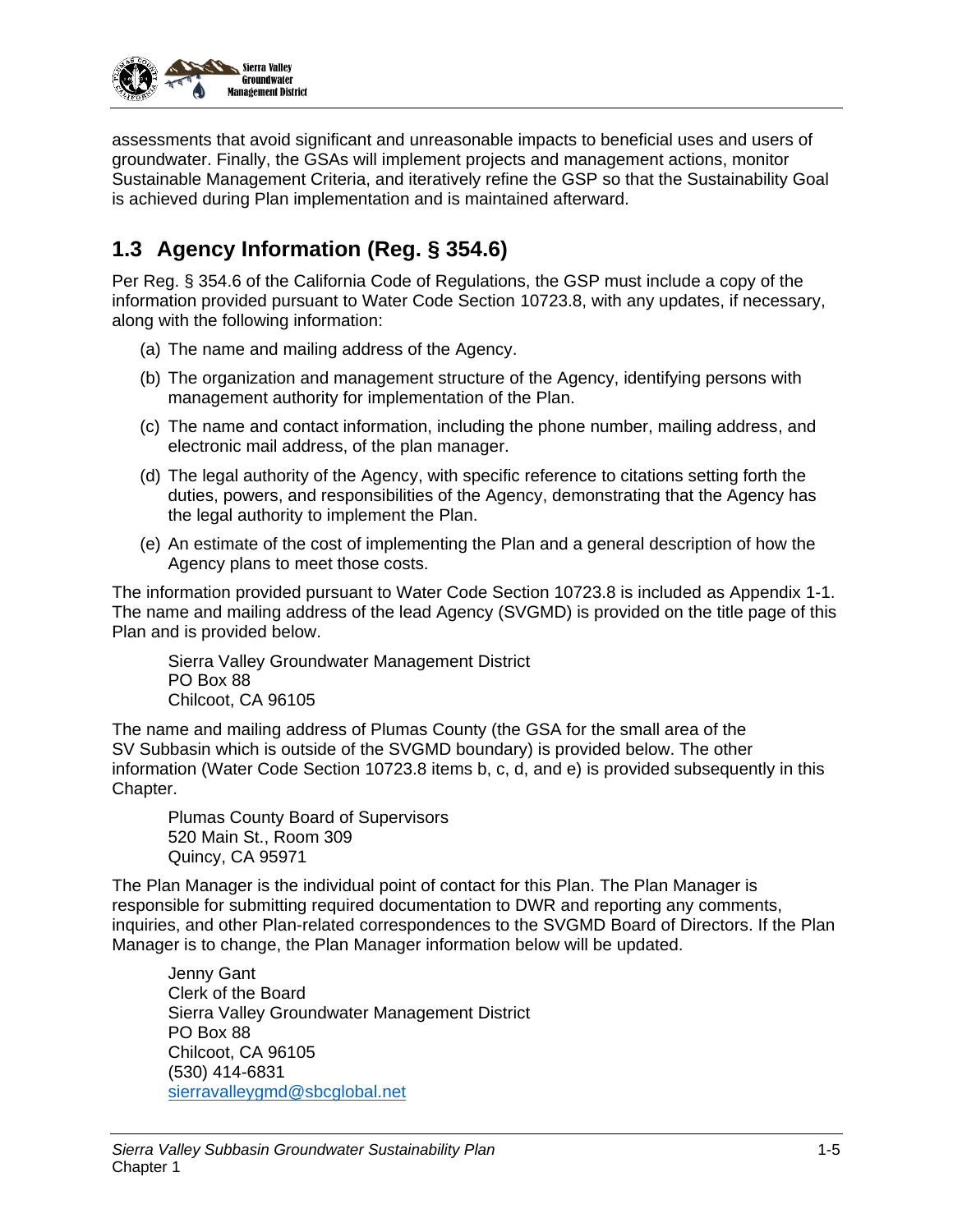

### **1.3.1 Organization and Management Structure of the Groundwater Sustainability Agency (GSA or Agency)**

SVGMD was authorized under SB 1391 in 1980 to protect and oversee the management of the groundwater within the SV Subbasin. SVGMD submitted notification to DWR in 2017 to become the exclusive GSA for the portion of the SV Subbasin that lies within their groundwater management district statutory boundary and thereby, became the Lead Agency for the majority of the SV Subbasin. A relatively small area of the northwest corner of the SV Subbasin (approximately 115 acres or <0.1% of total SV Subbasin area) falls outside of SVGMD boundary and therefore excludes SVGMD from eligibility to be the GSA for that area.

Accordingly, Plumas County submitted notification and became the exclusive GSA for that area, and in accordance with Water Code Section 10723.6, SVGMD and Plumas County established a memorandum of understanding (MOU) to establish their respective roles in GSP development and implementation. The MOU, provided in Appendix 1-2, outlines that the two entities will work together to develop and adopt a single SGMA-compliant GSP for the SV Subbasin using sound groundwater science and local expertise.

The SV Subbasin area for which Plumas County is the GSA is located entirely on Plumas National Forest lands and is a hydrologically important area within Sierra Valley along the federally designated Wild and Scenic River corridor of the Middle Fork of the Feather River. This area stretches from near the east end of Rocky Point Road to the western edge of the Sierra Valley basin in the Middle Fork Feather corridor. For the local Maidu, Paiute, and Washoe tribes, this part of the Wild and Scenic corridor has deep and enduring cultural connections that predate both establishment of the U.S. Forest Service and non-tribal settlement of the region. Present-day, this area includes a grazing allotment managed by Plumas National Forest ("the Ramelli Allotment"), which is the location of an irrigation water right from Big Grizzly Creek near its confluence with the Middle Fork of the Feather River.

Because SVGMD is the GSA for the vast majority of the SV Subbasin, SVGMD is considered the lead GSA, and, as such:

- Monitors groundwater levels using monitoring wells located throughout the District boundary;
- Meters active large-capacity agricultural wells (those capable of pumping 100 gallons per minute or more);
- Prepares technical reports and evaluations on groundwater;
- Reviews development project proposals within the District boundary; and
- Executes all other powers invested in the District by SB 1391 and SGMA.

As the lead GSA for the SV Subbasin, and in coordination with the Plumas County GSA, the SVGMD will be responsible for overseeing implementation of this Plan, including monitoring and reporting. Furthermore, the SVGMD will coordinate with Sierra County, for the areas within the District's southern boundary.

The SVGMD Board of Directors holds public board meetings monthly and regularly publishes meeting minutes, ordinances, technical reports, and other information online<sup>2</sup>. Plumas County representatives, representatives of affected agencies, and engaged community members

<sup>2</sup> <http://www.sierravalleygmd.org/>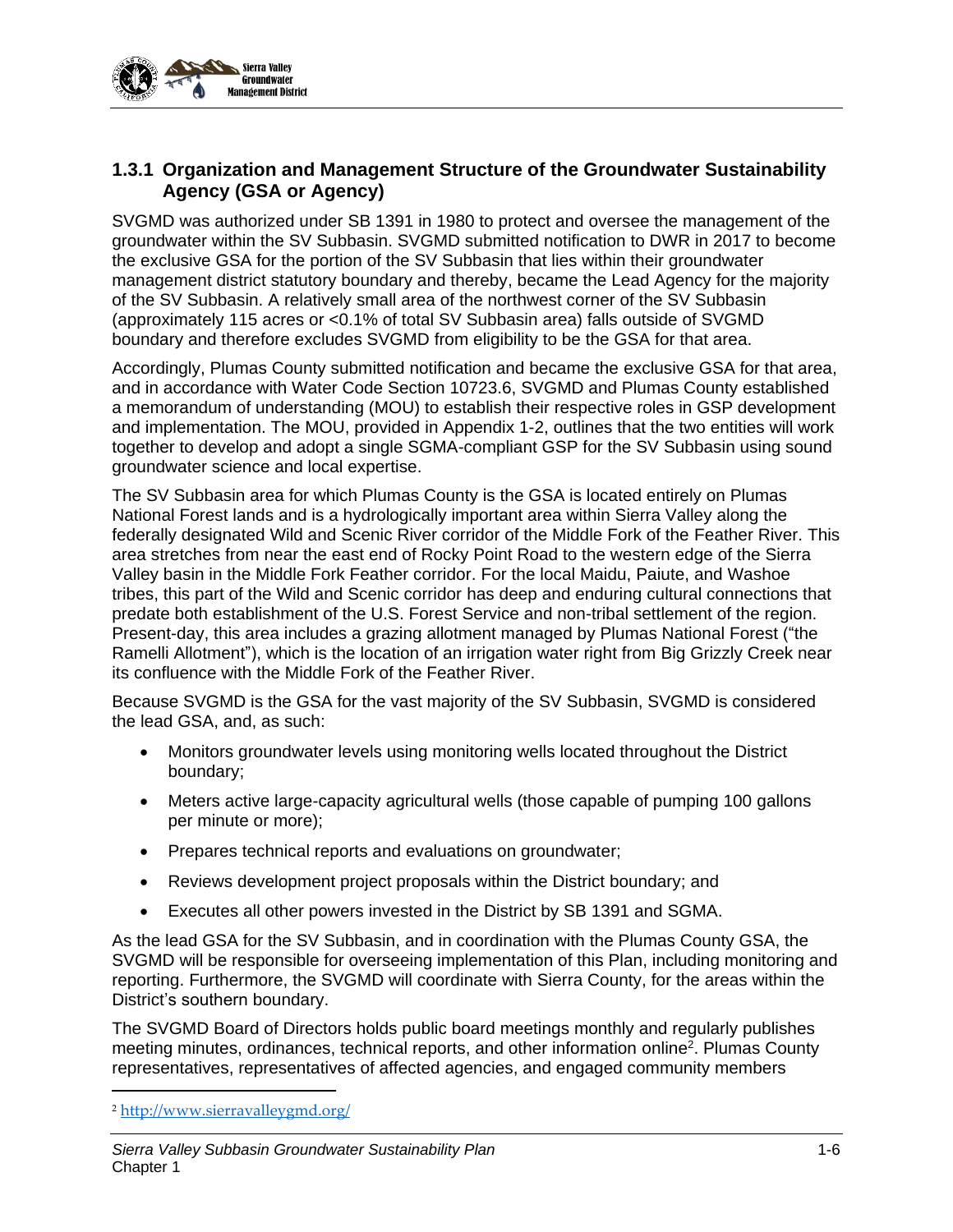

regularly attend SVGMD Board meetings and participate in discussions. The organization and management structure of SVGMD is as outlined in SVGMD's enabling legislation<sup>3</sup>. SVGMD's Policies and Procedures Manual and Purchasing Policy, which are included in Appendix 1-3 and 1-4, provide additional information pertaining to SVGMD's organization and management structure.

The Plumas County Board of Supervisors holds public meetings on the first three Tuesdays of every month and publishes<sup>4</sup> meeting minutes, agendas, and other information. The Plumas County Board of Supervisors oversees the management of County government, in addition to governing a handful of County special districts including the Plumas County Flood Control & Water Conservation District. Five supervisors are elected by constituencies of each district and serve all citizens of Plumas County during a four-year term. The Clerk of the Board of Supervisors<sup>5</sup> provides support to the Board of Supervisors and information to the public.

The Sierra County Board of Supervisors<sup>6</sup> is the governing body of the County and enacts ordinances and resolutions, adopts the annual budget, approves contracts, appropriates funds, determines land use zoning for the unincorporated area, and appoints certain County officers and members of various boards and commissions. The Board also sits as the Sierra County Flood Control and Water Conservation District and Sierra County Board of Equalization. The Board of Supervisors is composed of five members elected from the five separate districts of the County, on a non-partisan basis, to serve four-year staggered terms. The Board meets on the second and third Tuesday of each month. Meeting agendas and background are available to the public prior to the meeting. The Clerk of the Board of Supervisors provides administrative support to the members of the Board of Supervisors in its response to the needs of the public.

### **1.3.2 Legal Authority of the GSAs**

In 1980, SVGMD was authorized under SB 1391 to protect and oversee the management of the groundwater within the SV Subbasin. SB 1391 defined the legal boundaries and regulatory authority of the District and authorized its creation by a joint exercise of powers agreement between Plumas and Sierra counties.

In late 1980 SB 1401, referred to as the "SB 1391 Clean-Up Bill", amended and repealed selected sections of SB 1391 and deleted specified provisions requiring the District to limit or suspend groundwater extractions for export before limiting extractions by overlying users (DWR, 1983). The bill also revised provisions of SB 1391 relating to the approval of proposed development projects within the District that propose to extract groundwater for water service (DWR, 1983).

In accordance with Water Code Section 10723(c)(1), SVGMD was deemed the exclusive GSA for the portion of the SV Subbasin that is within SVGMD's statutory boundary. In accordance with Water Code Section 10723.8, upon submitting notification to DWR to become the GSA for that portion of the SV Subbasin, SVGMD was authorized the legal powers of a GSA as described in Chapter 5 of SGMA (Water Code Sections 10725 - 10726.9).

In accordance with Water Code Section 10723(a), Plumas County was eligible to become the exclusive GSA for the portion of the SV Subbasin that is outside of the SVGMD's statutory boundary. In accordance with Water Code Section 10723.8, upon submitting notification to

<sup>3</sup> <https://svgmd.specialdistrict.org/enabling-act>

<sup>4</sup> <http://plumascoca.suiteonemedia.com/web/Home.aspx>

<sup>5</sup> <https://www.plumascounty.us/418/Clerk-of-the-Board-of-Supervisors>

<sup>6</sup> <http://www.sierracounty.ca.gov/182/Board-of-Supervisors>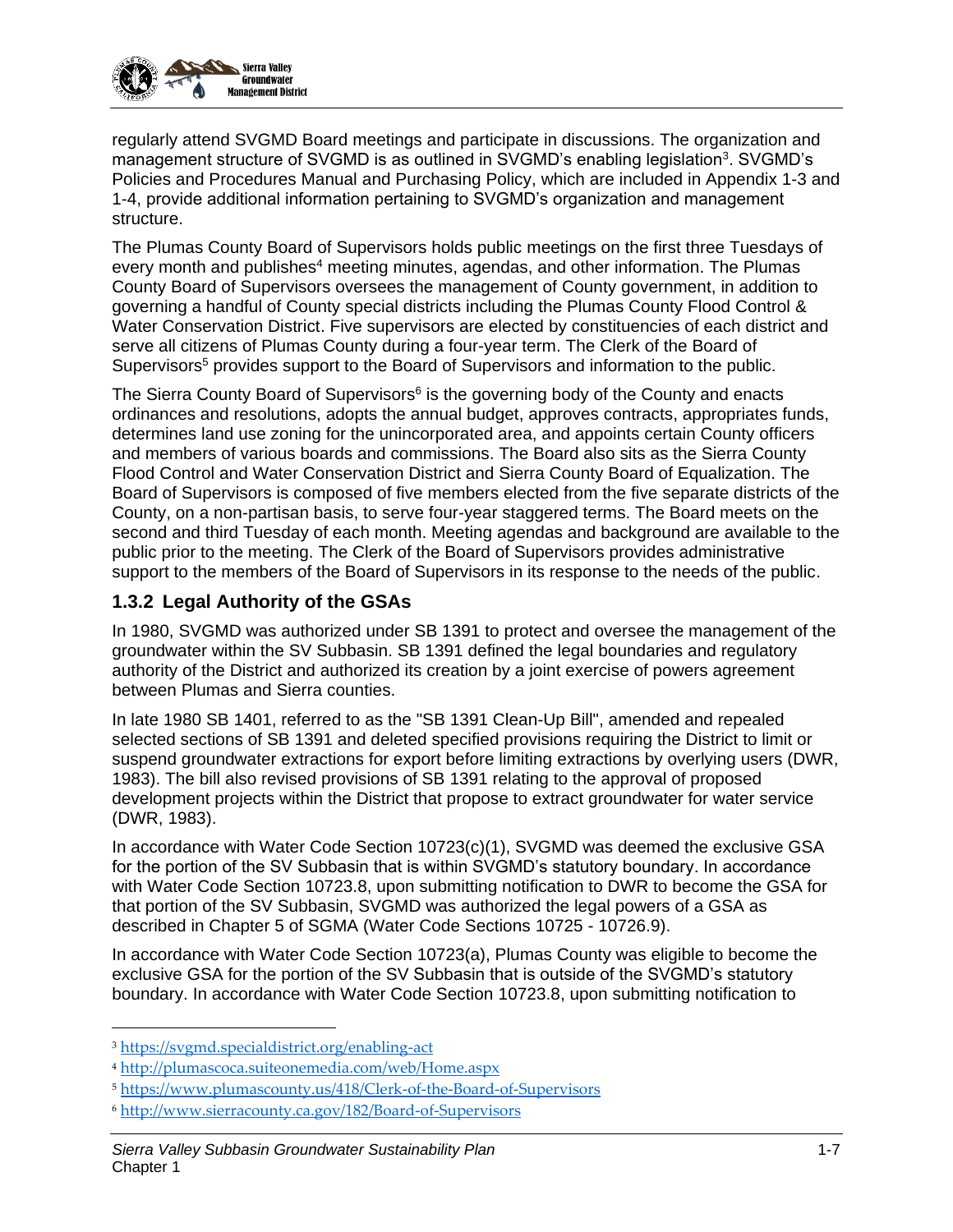

DWR to become the GSA for the small area of the SV Subbasin that is outside of the SVGMD boundary, Plumas County was authorized the legal powers of a GSA as described in Chapter 5 of SGMA (Water Code Sections 10725 - 10726.9).

#### **1.3.3 Estimated Cost of Implementing the GSP and the GSA's Approach to Meet Costs**

The funding for GSP implementation may come from a combination of local, state, and federal sources. SVGMD has been funded by contributions from Sierra and Plumas Counties, management charges on parcels and active large-capacity wells, and grants. The general direction from the Board of Directors in regard to funding GSP implementation can be summarized as:

- District expenses should be well-controlled
- Funding strategy needs to be locally viable and right-sized
- Funding Strategy needs to focus on fairness

The SVGMD's Joint Powers Agreement states that the District can request funds from Plumas and Sierra Counties, as needed. In recent years, both Counties have contributed \$4,000 annually towards District operating expenses. SVGMD's existing revenue sources also include two management charges: a "meter fee," associated with large-capacity wells metered by the District, and a "parcel fee," which is based on acreage. The authority to enact these charges derives from the District's enabling act, Water Code Appendix 119. The Board is responsible for enacting charges by ordinance.

For fiscal years 2018-19 and 2019-20, the District's parcel fee was fixed at a total of 30 cents per acre, per year, for parcels over 40 acres, and a total charge of \$10.00 per year on all parcels of 40 acres or less. Beginning in fiscal year 2020-21, this fee was reduced to a rate of 15 cents per acre per year, for parcels over 40 acres, and a total charge of \$6.00 per year on all parcels of 40 acres or less. The District has established the continuation of this lower rate going forward for fiscal year 2021-22. In 2020/21 the parcel fees totaled \$32,798 and the meter fees total \$12,200 for a total annual fee revenue of \$44,998.

On May 13, 2020, under the California Drought, Water, Parks, Climate, Coastal Protection, and Outdoor Access for All Act of 2018 (Proposition 68), SVGMD accepted \$2,000,000 from the California Department of Water Resources to assist in financing the Sierra Valley Subbasin Groundwater Sustainability Plan (GSP) Development Support to improve sustainable groundwater management, pursuant to Water Code Section 79700 et seq.

The cost breakdown for implementing and managing the GSP is presented and described in more detail in Chapter 5 and Appendix 5-1 and includes a fiscal reserve for unexpected and miscellaneous costs. The major cost categories are:

- Agency administration and operations
- GSP reporting (annual and 5-year reports)
- Monitoring, data collection, and technical support
- Technical work and model maintenance
- Outreach, coordination, and education
- Legal support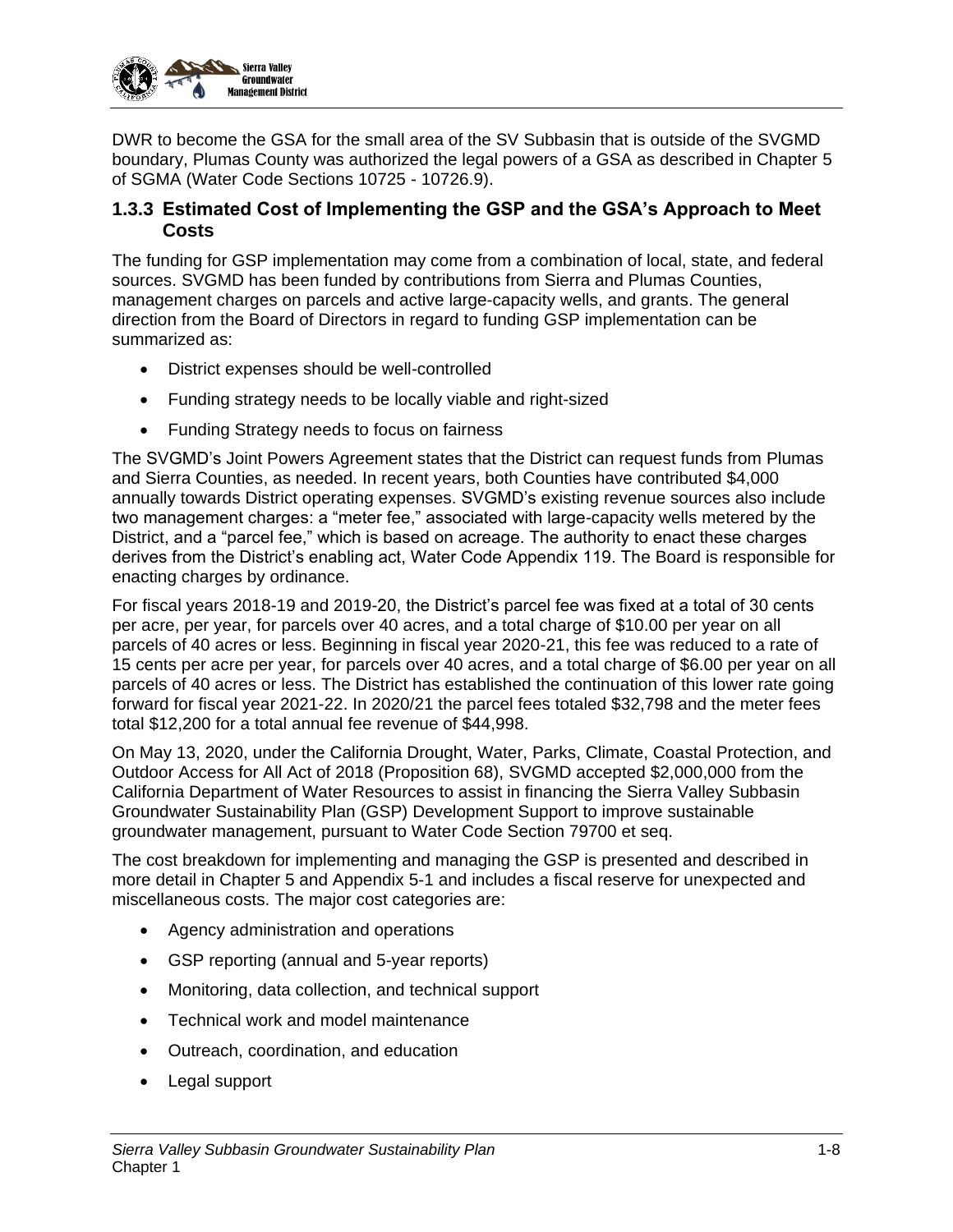

• Projects and management actions

The total estimated cost of GSP implementation over the next 20 years (2022 to 2042) is estimated to be in the range of \$68,500 - \$142,000 (present dollar value), annually, based on the best available information.

The GSAs will pursue various available funding opportunities to assist in covering the yearly costs as described further in Appendix 5-1. As part of the implementation, SVGMD will review its current fee structure and update as necessary. It is expected that SVGMD will manage the implementation and reporting of the GSP, with support from other entities as needed. This updated fee structure will be continually used to fund the GSAs and GSP implementation up to the end of the 20-year period.

## **1.4 GSP Organization**

The Plan was developed using the DWR's Groundwater Sustainability Plan Annotated Outline (December 2016) and is therefore organized consistent with that Outline. Content requiring additional information was sourced from the Preparation Checklist for GSP Submittal (DWR 2016).

DWR's Preparation Checklist for GSP Submittal was completed and added to this Plan as Appendix 1-5 to provide a quick reference guide for locating specific required information.

### **1.4.1 Description of how the GSP is organized**

The GSP is organized as follows:

- **Executive Summary:** This section presents an overview of the GSP, a background of the groundwater conditions within the Basin, a timeline of the GSP Development process, and key information from each of the GSP sections.
- **Chapter 1 Introduction**: This section states the purpose of the GSP, the Basin's Sustainability Goal, information on the GSA and its member agencies and the organization of the GSP.
- **Chapter 2 Plan Area and Basin Settings**: This section describes the Sierra Valley Subbasin Groundwater Plan, current conditions within the Subbasin, and a historical baseline and models for future scenarios. This historic and projected data provides context to be able to sustainably manage the basin into the future. This section also provides the Basin water budget as context for achieving long-term sustainability within the basin.
- **Chapter 3 Sustainable Management Criteria**: This section discusses the Subbasin's Sustainability Goal as well as the criteria for addressing the five pertinent SGMA Sustainability Indicators, including the associated Minimum Thresholds, Measurable Objectives, and proposed monitoring strategy created for the Sierra Valley Subbasin. These criteria provide the framework for when the sustainability of the Basin is at risk, and therefore when management actions need to be undertaken by the GSAs.
- **Chapter 4 Projects and Management Actions**: This section provides a description of projects and management actions proposed to achieve Subbasin sustainability and provides a strategy for evaluating and prioritizing these actions.
- **Chapter 5 Plan Implementation**: This section provides an estimate of GSP operating costs and the proposed implementation schedule for management actions. It also